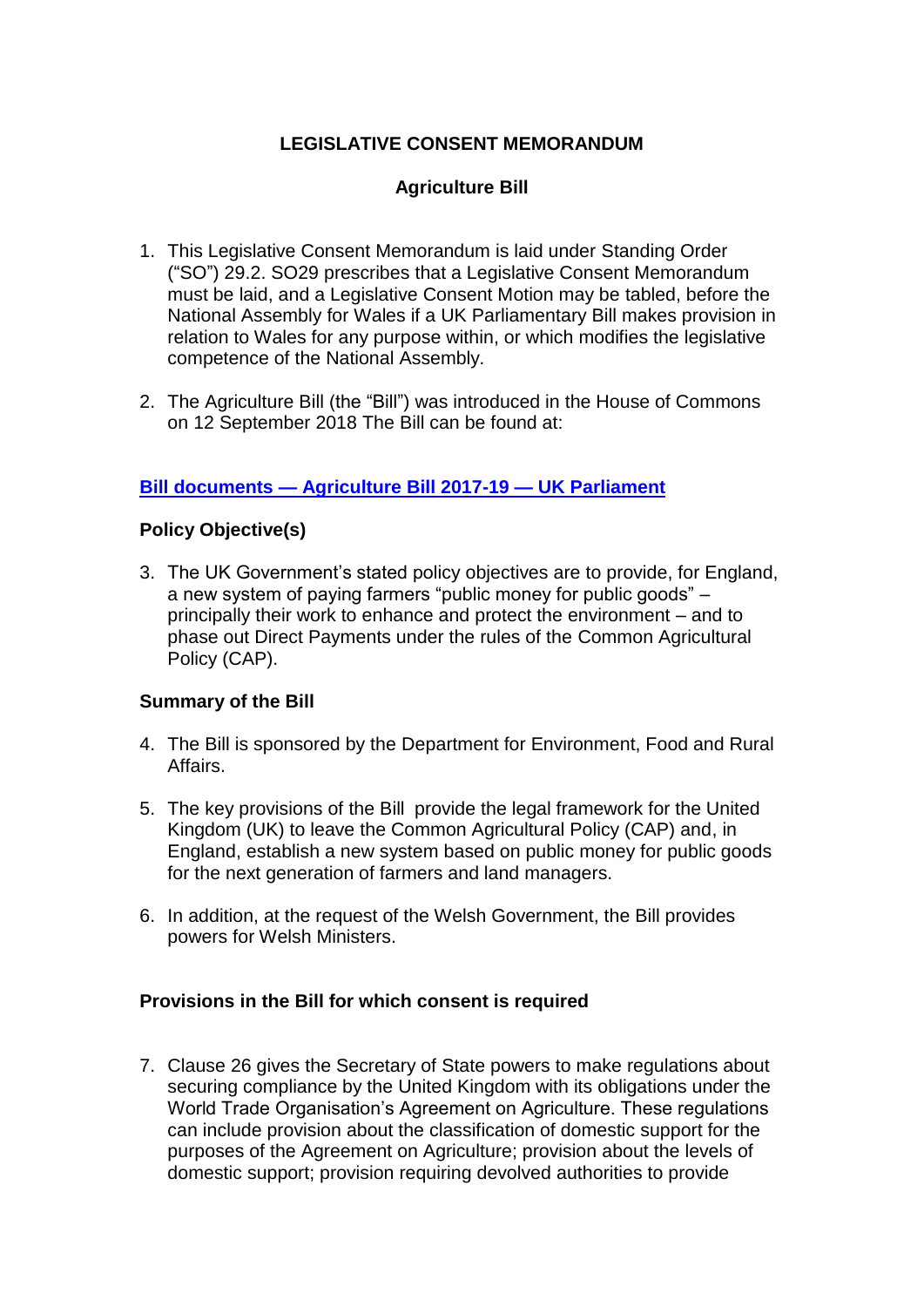information to the Secretary of State. It is the Welsh Government's view that consent is required for the provisions of Clause 26 because they fall within the legislative competence of the National Assembly for Wales as they relate to agriculture and the observation and implementation of international obligations, namely the Agreement on Agriculture.

8. Clause 27 Bill introduces Schedule 3 of the Bill which makes provision in relation to Wales. Schedule 3 of the Bill extends broadly similar powers to the Welsh Ministers as those conferred on the Secretary of State in Parts 1-5 of the Bill. Schedule 3 does not include a power for the Welsh Ministers which corresponds with the Secretary of State's powers under clause 21(power to reproduce modifications under section 20 for wine sector, nor does it include provision about powers to modify aid schemes for fruit and vegetable producer organisations in Wales, as there are no such organisations in Wales. However, Schedule 3 does contain additional purposes for which Welsh Ministers may give financial assistance and there are small number technical differences to reflect the redistributive payments made under the basic payment scheme in Wales.

#### Schedule 3, Part 1: New financial assistance powers.

Part 1 allows Welsh Ministers to provide new financial assistance for future schemes. Additional powers for the Welsh Ministers enable them to give financial assistance for or in connection with, supporting businesses or communities in rural areas and supporting people who are involved in the production, processing, marketing or distribution of products deriving from an agricultural, horticultural or forestry activity.

#### Schedule 3, Part 2: Financial support after exiting the EU.

Part 2 makes provision about the Welsh Ministers' powers to modify after exiting the EU retained EU law relating to the financing, management and monitoring of payments to farmers.

Part 2 makes provision about an agricultural transition period for Wales which can be extended by regulations made by the Welsh Ministers.

#### Schedule 3, Part 3: Collection and sharing of data

Part 3 gives the Welsh Ministers powers to collect and share data from those within or closely connected to the agri-food supply chain. The data collected and shared under these provisions, for example, will help farmers and producers increase productivity, help producers to manage risk and market volatility and support animal and plant health and traceability.

### Schedule 3, Part 4: Intervention in Agricultural Markets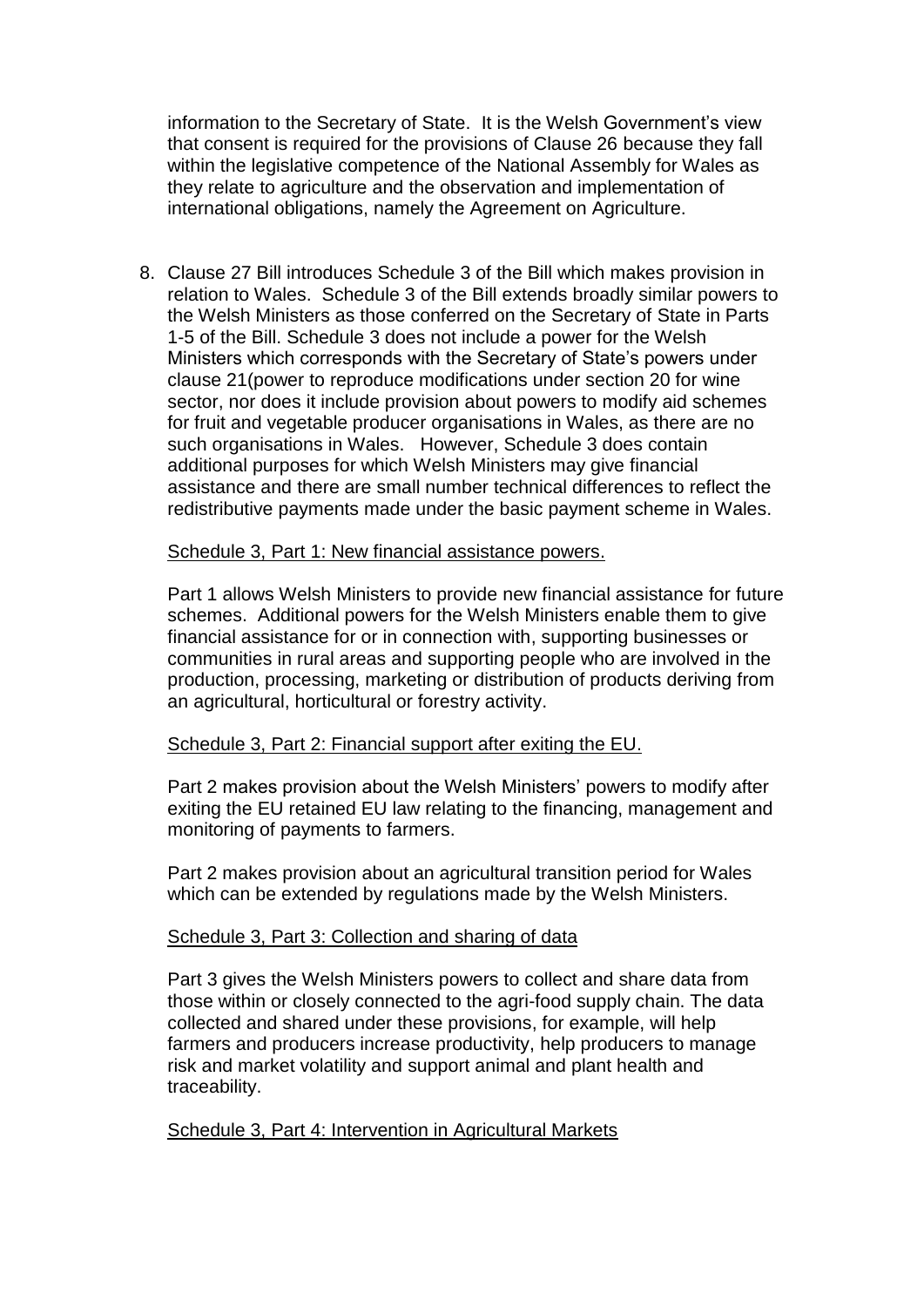Part 4 allows the Welsh Ministers to take action to declare a period of exceptional market conditions, and, during the period for which the declaration has effect, to give, or agree to give financial assistance to support agricultural producers in Wales whose incomes are being, or are likely to be adversely affected by the exceptional market conditions described in the declaration. Part 4 also allows the Welsh Ministers to make such use as they consider appropriate of any available powers under retained direct EU legislation which provides for the operation of public intervention and aid for private storage mechanisms in response to the declaration.

### Schedule 3, Part 5: Marketing standards and carcass classification

Part 5 will give Welsh Ministers the powers to make provisions relating to marketing standards for products marketed in Wales and carcass classification by slaughterhouses in Wales, through regulations. This will include the ability to amend or revoke the current marketing standards and carcass classification rules as set out in retained EU legislation and in domestic legislation, as well as the flexibility to introduce new standards and rules that will be tailored to suit the domestic agricultural sectors.

# **Conclusions on Clause 27 and Schedule 3 Consent**

9. Consent is required for all of the provisions in Clause 27 and Schedule 3 because they fall within the legislative competence of the National Assembly for Wales and do not relate to reserved matters as they relate to agriculture and the observation and implementation of international obligations.

### **Final Provisions**

- 10.Part 9 of the Bill provides for different types of ancillary provision which could be made in regulations made under the Bill.
- 11.Clause 29 (1), (3), (4), (5), (6)(b), (7)(b), (8) and (9) apply in relation to Wales and set out how the regulation making powers given to the Welsh Ministers under the Bill can be exercised.
- 12.Clause 30 makes provision about the interpretation of the Bill.
- 13.Clause 31 introduces Schedule 5 of the Bill which makes provision to amend Regulation (EU) No 1308/2013 of the European Parliament and of the Council of 17 December 2013 establishing a common organisation of the markets in agricultural products.
- 14.Clause 32 makes provision to give the Secretary of State powers by regulations to make amendments (which would be consequential, supplemental, transitional or transitory provision or savings in connection with any provision of the Bill) to primary legislation, retained direct EU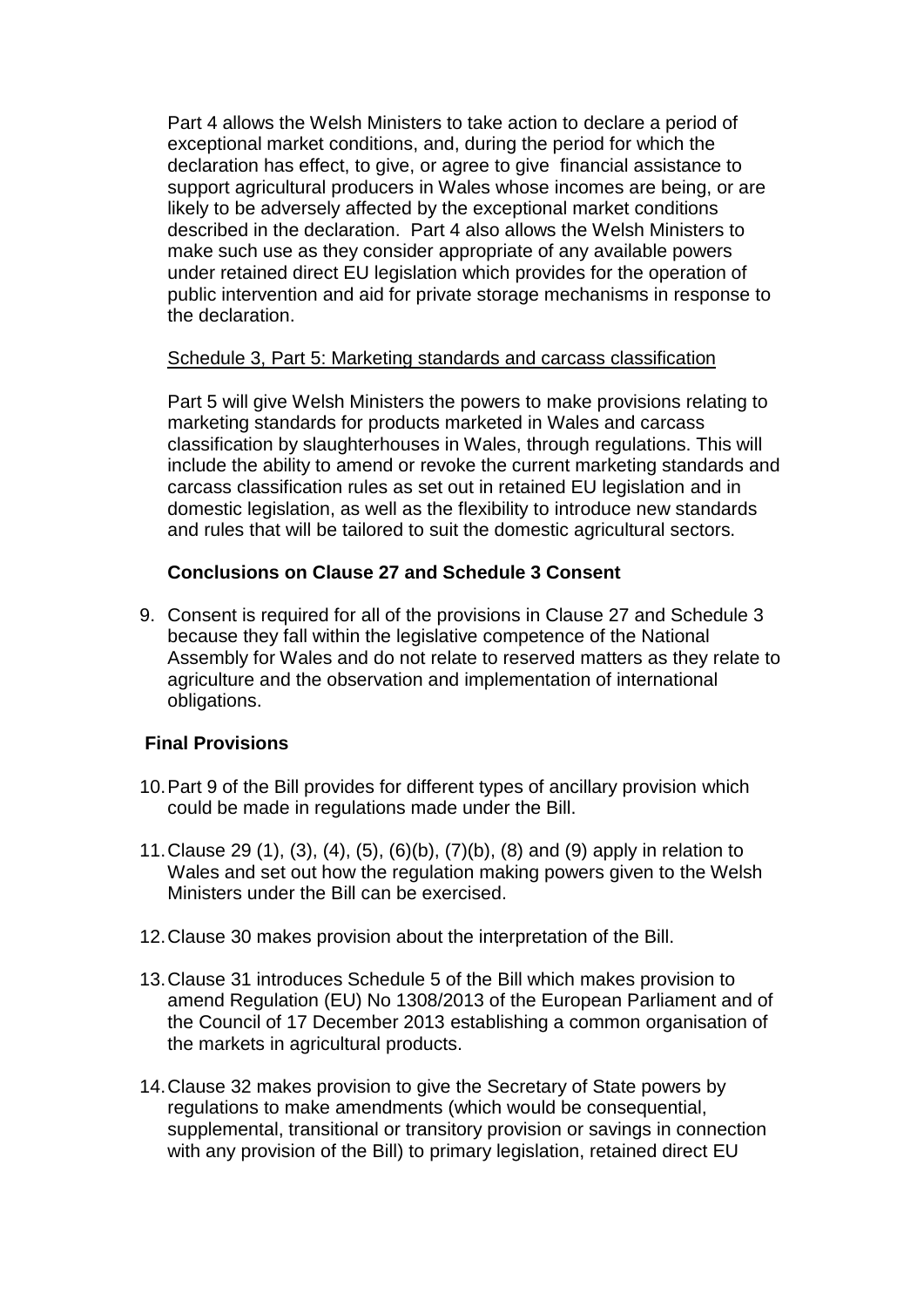legislation or subordinate legislation.

- 15.Clause 34 makes provision about the extent of clauses in, and Schedules to, the Bill to include the clauses and Schedules which apply in relation to Wales.
- 16.Clause 35 makes provision about the commencement of clauses in, and Schedules to, the Bill to include the clauses and Schedules which apply in relation to Wales.
- 17.Clause 36 makes provision about the short title of the Bill by which it will be known and referred to in other legislation.
- 18.It is the Welsh Government's view that consent is required for the provisions of Clauses 29, 30, 31, 32, 34, 35 and 36 of, and Schedule 5 to, the Bill as they extend to, and apply in relation to, Wales because they fall within the legislative competence of the National Assembly for Wales as they relate to agriculture and the observation and implementation of international obligations.

### **Powers to create subordinate legislation**

19. In Schedule 3, a number of subordinate legislation making powers are given to Welsh Ministers. These powers, together with the relevant legislative procedures, are set out in the Annex to this Memorandum. 'Affirmative resolution procedure' and 'negative resolution procedure' are defined in Clause 29(6)(b) and (7)(b) of the Bill respectively as those terms apply to subordinate legislation made by the Welsh Ministers under the Bill.

#### **Reasons for making these provisions for Wales in the Agriculture Bill**

- 20.The powers being taken for Welsh Ministers are intended to be transitional until primary legislation can be brought forward, to design a 'Made in Wales' system which works for Welsh agriculture, rural industries and our communities. Such powers are required in order to enable the Welsh Government to continue making payments to land managers, related supply chains and other rural businesses and organisations in Wales under the current CAP Pillar 1 and Pillar 2 schemes from 2020, to make changes to the current schemes and to enable transition. It is our intention to bring forward a Wales Agriculture Bill during this term.
- 21.The Bill provides a legal basis for future support to farmers after Brexit, as we transition away from the Common Agricultural Policy. The provisions sought for Welsh Ministers reflect the opportunities identified for future agricultural support which are the subject of consultation set out in the Green paper 'Brexit and our Land – securing the Future of Welsh Farming. The consultation runs until 30 October. This consultation and ongoing stakeholder engagement will lead to a White Paper with specific detailed proposals for consultation during spring 2019.The detail of the new land management reform schemes will be dependent on the outcome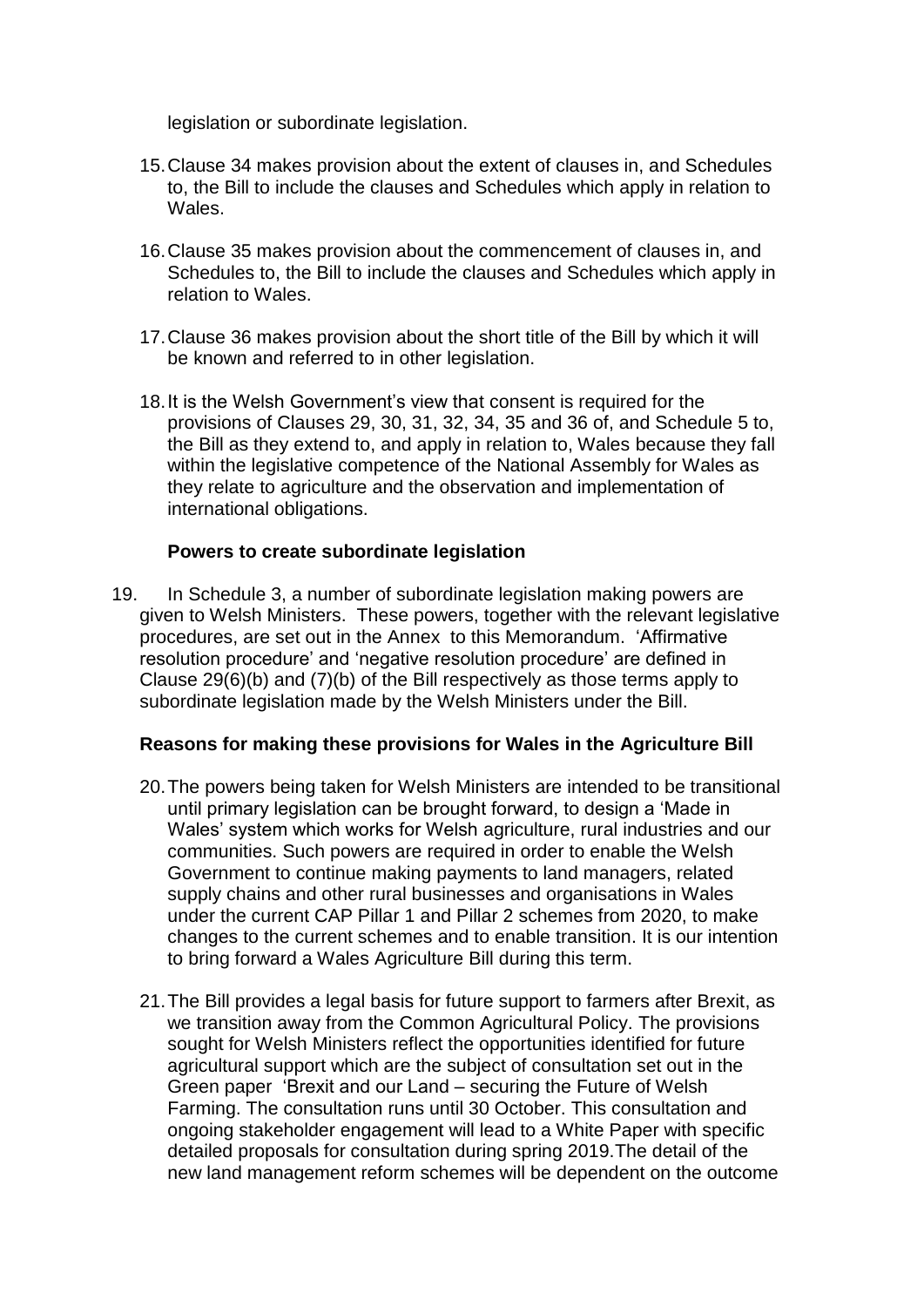of policy and operational decisions which cannot be taken until after the analysis of results from both the Green and White Papers.

- 22.There is considerable uncertainty about the UK's future relationship with the EU and the rest of the world and how best to support business to compete globally. We need to put primary legislation in place now to enable us to react quickly once decisions are made. The Bill provides enabling powers to the Welsh Ministers. No decisions will be made on how these will be used until the UK's future relationship with the EU and rest of the world is known and the consultation has concluded. By including provisions in the UK Agriculture Bill now Wales will not be constrained in its design of new schemes and will be able to implement what is best for Wales.
- 23.Welsh Government is generally supportive of the Bill as drafted; there are two outstanding concerns which have not been resolved to our satisfaction relating to the World Trade Organisation (WTO) Agreement on Agriculture and the Red Meat Levy. Further work to resolve our outstanding concerns will continue during the Bill's passage through Parliament and a supplementary Legislative Consent Memorandum will be brought forward if required at the appropriate point.

# **Financial implications**

24.There are no direct financial implications for the Welsh Government or the Assembly as a result of taking these powers in this bill.

### **Conclusion**

25.It is the view of the Welsh Government that it is appropriate to deal with these provisions in this UK Bill as it is an important step forward that will enable the Welsh Government to support farmers in Wales post-Brexit. These powers will be used until a Wales Agriculture Bill is introduced in the Assembly.

**Lesley Griffiths AM Cabinet Secretary for Energy, Planning and Rural Affairs October 2018**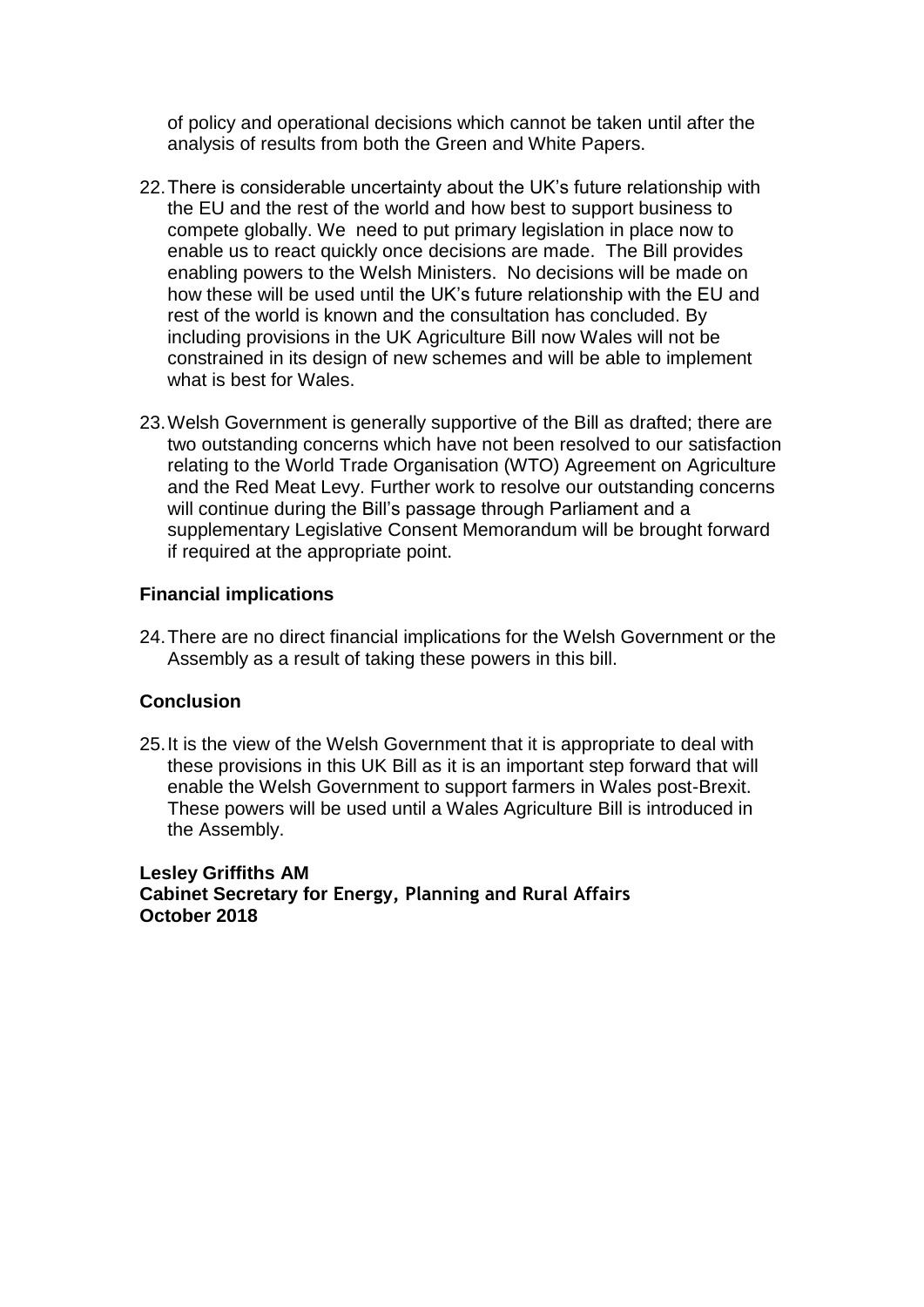### **Annex**

# **LEGISLATIVE CONSENT MEMORANDUM: AGRICULTURE BILL – PROVISIONS WHICH CONTAIN POWERS FOR WELSH MINISTERS TO MAKE SUBORDINATE LEGISLATION**

| Paragraph<br>οf<br><b>Schedule</b> | <b>Description of Power</b>                                                                                                                                                                                                                                                                                                                                                                                                                                                                                                          | Legislative<br>procedure               |
|------------------------------------|--------------------------------------------------------------------------------------------------------------------------------------------------------------------------------------------------------------------------------------------------------------------------------------------------------------------------------------------------------------------------------------------------------------------------------------------------------------------------------------------------------------------------------------|----------------------------------------|
| 3                                  |                                                                                                                                                                                                                                                                                                                                                                                                                                                                                                                                      |                                        |
| 2(7)                               | Power for Welsh Ministers by regulations to<br>make provision for or in connection with<br>requiring the Welsh Ministers or another<br>person to publish specified information about<br>financial assistance which has been given<br>under Paragraph 1 of Schedule 3                                                                                                                                                                                                                                                                 | Affirmative<br>resolution<br>procedure |
| 3(1)                               | Powers for the Welsh Ministers by regulations<br>to make provision for or in connection with<br>checking, enforcing and monitoring<br>compliance where financial assistance is to<br>be or has been given under Paragraph 1 of<br>Schedule 3                                                                                                                                                                                                                                                                                         | Affirmative<br>resolution<br>procedure |
| 5(2)                               | Powers for the Welsh Ministers by regulations<br>to extend the agricultural transition period for<br>Wales set out in Paragraph 5(1) of Schedule<br>3                                                                                                                                                                                                                                                                                                                                                                                | Affirmative<br>resolution<br>procedure |
| 6(1)                               | Powers for the Welsh Ministers to modify<br>legislation governing the basic payment<br>scheme                                                                                                                                                                                                                                                                                                                                                                                                                                        | Negative<br>resolution<br>procedure    |
| 7(1)                               | Powers for the Welsh Ministers by regulations<br>to make provision for or in connection with<br>either or both the phasing out of direct<br>payments under the basic payment scheme<br>in relation to Wales over the whole or part of<br>the agricultural transition period for Wales, or<br>the termination of direct payments under that<br>scheme in relation to Wales and instead the<br>making of delinked payments in relation to<br>Wales in respect of the whole or part of the<br>agricultural transition period for Wales. | Affirmative<br>resolution<br>procedure |
| 9(1)                               | Powers for the Welsh Ministers by regulations<br>to modify retained direct EU legislation<br>relating to the financing, management and<br>monitoring of the common agricultural policy<br>and subordinate legislation relating to that<br>legislation.                                                                                                                                                                                                                                                                               | Negative<br>resolution<br>procedure    |
| 10(1)                              | Powers for the Welsh Ministers by regulations<br>to modify retained direct EU legislation<br>relating to support for rural development and                                                                                                                                                                                                                                                                                                                                                                                           | Negative<br>resolution<br>procedure    |